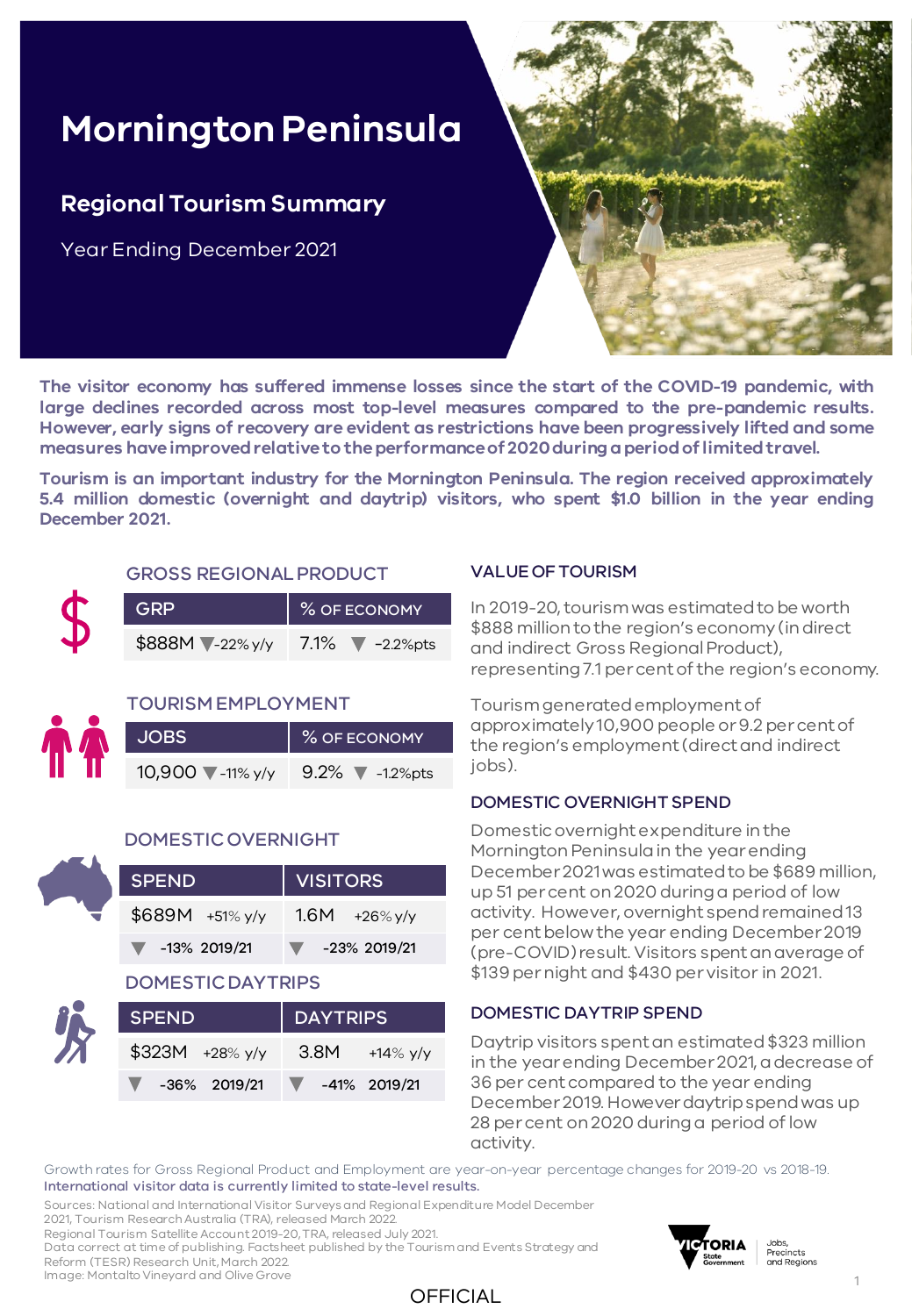### **Mornington Peninsula**

Key Regional Tourism Statistics

| <b>Tourism Economic Contribution</b> |      |      |      |       |       | 2014-15 2015-16 2016-17 2017-18 2018-19 2019-20 | <b>YOY</b><br>change<br>$(2019 - 20)$<br>$(\%)$ |
|--------------------------------------|------|------|------|-------|-------|-------------------------------------------------|-------------------------------------------------|
| <b>Gross Regional Product (GRP)</b>  |      |      |      |       |       |                                                 |                                                 |
| Direct GRP (\$m)                     | 392  | 430  | 467  | 537   | 592   | 475                                             | $-20%$                                          |
| Indirect GRP (\$m)                   | 365  | 402  | 434  | 512   | 540   | 413                                             | $-24%$                                          |
| Total GRP (\$m)                      | 758  | 831  | 901  | 1,049 | 1,132 | 888                                             | -22%                                            |
| Direct GRP (%)                       | 3.9% | 4.2% | 4.3% | 4.7%  | 4.9%  | $3.8\%$                                         | $-1.1\%$ pts                                    |
| Indirect GRP (%)                     | 3.7% | 3.9% | 4.0% | 4.5%  | 4.4%  | 3.3%                                            | $-1.1\%$ pts                                    |
| Total GRP (%)                        | 7.6% | 8.1% | 8.3% | 9.1%  | 9.3%  | 7.1%                                            | $-2.2%$ pts                                     |
| <b>Persons Employed</b>              |      |      |      |       |       |                                                 |                                                 |
| Direct Employment (000s)             | 6.7  | 7.2  | 7.8  | 8.8   | 9.1   | 8.4                                             | $-7%$                                           |
| Indirect Employment (000s)           | 2.1  | 2.3  | 2.5  | 2.9   | 3.1   | 2.5                                             | $-22%$                                          |
| <b>Total Employment (000s)</b>       | 8.8  | 9.5  | 10.3 | 11.8  | 12.2  | 10.9                                            | -11%                                            |
| Direct Employment (%)                | 6.5% | 6.8% | 7.0% | 7.8%  | 7.7%  | 7.1%                                            | $-0.6%$ pts                                     |
| Indirect Employment (%)              | 2.0% | 2.2% | 2.2% | 2.6%  | 2.7%  | 2.1%                                            | $-0.6\%$ pts                                    |
| Total Employment (%)                 | 8.5% | 8.9% | 9.3% | 10.3% | 10.4% | 9.2%                                            | $-1.2%$ pts                                     |

| <b>Visitors, Nights and Expenditure</b>        | <b>YE Dec</b><br>2016 | 2017  | 2018  | YE Dec YE Dec YE Dec YE Dec<br>2019 | 2020  | <b>YE Dec</b><br>2021    | <b>YOY</b><br>change<br>(YE Dec<br>2020-21)<br>$(\%)$ | 2 year<br>change<br>(YE Dec<br>$2019 - 21$<br>$(\%)$ | <b>YE Dec</b><br>2021 Share<br><b>Total</b> |
|------------------------------------------------|-----------------------|-------|-------|-------------------------------------|-------|--------------------------|-------------------------------------------------------|------------------------------------------------------|---------------------------------------------|
| <b>Domestic</b>                                |                       |       |       |                                     |       |                          |                                                       |                                                      |                                             |
| Daytrip visitors (000's)                       | 4,552                 | 5,363 | 5,921 | 6,363                               | 3,312 | 3,769                    | 14%                                                   | $-41%$                                               | 70.2%                                       |
| Overnight visitors (000's)                     | 1,375                 | 1,680 | 1,818 | 2,085                               | 1,269 | 1,603                    | 26%                                                   | $-23%$                                               | 29.8%                                       |
| Total domestic visitors (000's)                | 5,927                 | 7,043 | 7.739 | 8,448                               | 4,581 | 5,372                    | 17%                                                   | $-36%$                                               | 100.0%                                      |
| Visitor nights (000's)                         | 4,148                 | 4,822 | 4,649 | 5,590                               | 3,633 | 4,947                    | 36%                                                   | $-11%$                                               | 100.0%                                      |
| Length of stay (nights)                        | 3.0                   | 2.9   | 2.6   | 2.7                                 | 2.9   | 3.1                      |                                                       |                                                      |                                             |
| Daytrip Expenditure (\$m)                      | 357                   | 460   | 452   | 508                                 | 252   | 323                      | 28%                                                   | $-36%$                                               | 31.9%                                       |
| Daytrip spend per trip                         | 78                    | 86    | 76    | 80                                  | 76    | 86                       |                                                       |                                                      |                                             |
| Domestic Overnight Expenditure (\$m)           | 446                   | 526   | 622   | 788                                 | 457   | 689                      | 51%                                                   | $-13%$                                               | 68.1%                                       |
| Domestic Overnight Spend per Visitor (\$)      | 324                   | 313   | 342   | 378                                 | 360   | 430                      |                                                       |                                                      |                                             |
| Domestic Overnight Spend per Night (\$)        | 107                   | 109   | 134   | 141                                 | 126   | 139                      |                                                       |                                                      |                                             |
| Total Domestic Expenditure (\$m)               | 803                   | 986   | 1.074 | 1,296                               | 709   | 1,012                    | 43%                                                   | $-22%$                                               | 100.0%                                      |
| <b>International</b>                           |                       |       |       |                                     |       |                          |                                                       |                                                      |                                             |
| Overnight visitors (000's)                     | 57                    | 64    | 61    | 73                                  | 18    | $\overline{\phantom{0}}$ | ۰                                                     | ۰                                                    |                                             |
| Visitor nights (000's)                         | 932                   | 1,128 | 869   | 1,146                               | 260   | ۰                        |                                                       |                                                      |                                             |
| Length of stay (nights)                        | 16.3                  | 17.7  | 14.2  | 15.7                                | 14.2  | $\overline{\phantom{0}}$ |                                                       |                                                      |                                             |
| International Overnight Expenditure (\$m)      | 56                    | 86    | 59    | 78                                  | 16    | $\overline{\phantom{0}}$ | $\overline{\phantom{0}}$                              | ۰                                                    | ۰                                           |
| International Overnight Spend per Visitor (\$) | 973                   | 1,353 | 972   | 1,072                               | 881   | ٠                        |                                                       |                                                      |                                             |
| International Overnight Spend per Night (\$)   | 60                    | 76    | 68    | 68                                  | 62    | $\overline{\phantom{0}}$ |                                                       |                                                      |                                             |

Note: For year ending December 2021, international visitor data is currently limited to state-level results.

Sources: National and International Visitor Surveys and Regional Expenditure Model, December 2021, TRA, released March 2022.

Regional Tourism Satellite Account 2019-20, TRA, released July 2021.

Improvements in the NVS methodology has resulted in a break in series. Please use caution when comparing 2020 and 2021 results with previous time periods and releases.

For further information on methodology changes and impacts refer to the TRA NVS Methodology. Note: Figures noted as '-' are under the publishable threshold.

Factsheet published by the TESR Research Unit, March 2022



Jobs,<br>Precincts and Regions